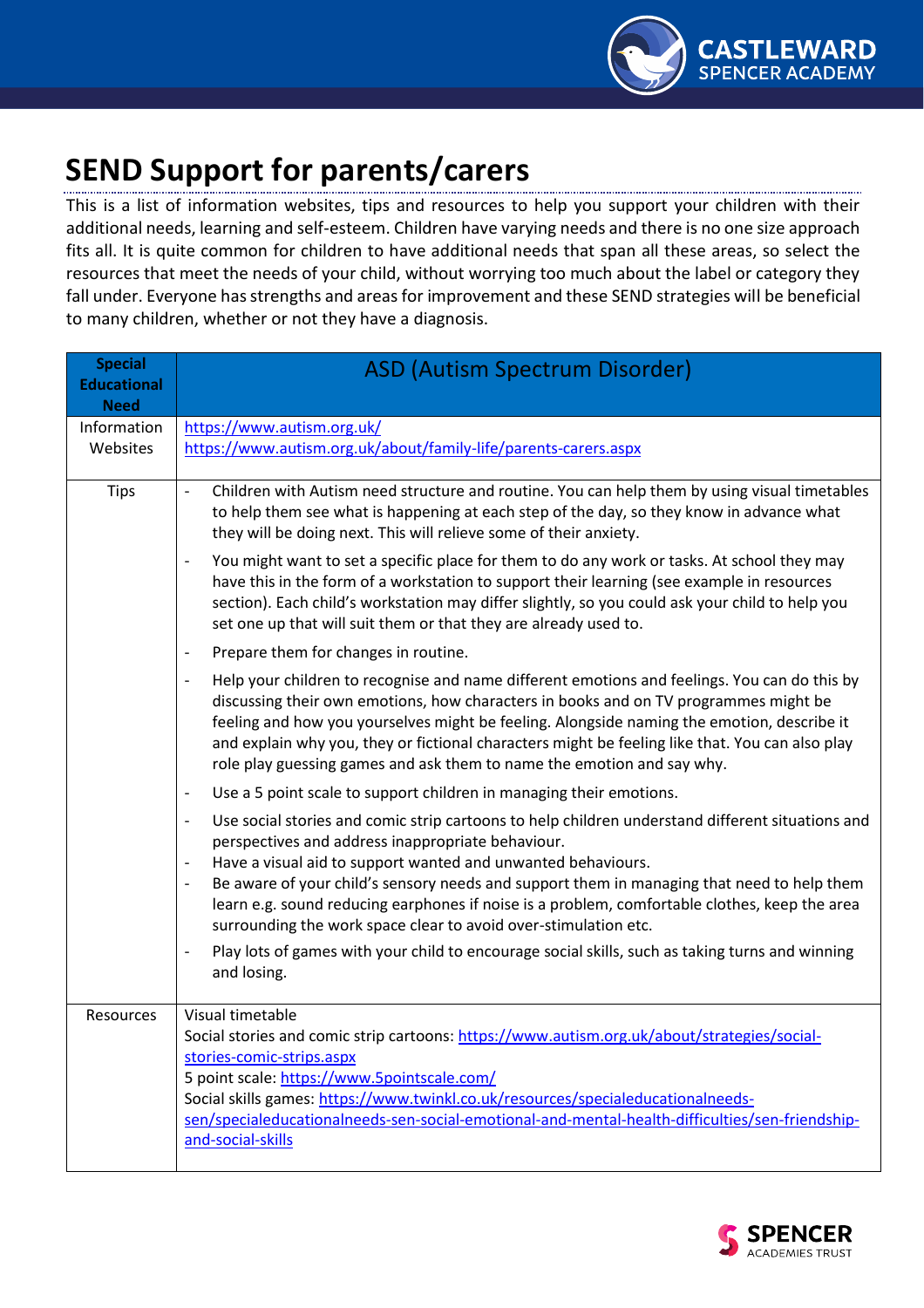

|                                                     | http://autismteachingstrategies.com/free-social-skills-downloads-2/                                                                                                                                                                                            |
|-----------------------------------------------------|----------------------------------------------------------------------------------------------------------------------------------------------------------------------------------------------------------------------------------------------------------------|
|                                                     | Example of how a workstation works:<br>https://www.google.com/search?q=asd+workstation&rlz=1C1GCEA_enGB768GB768&oq=ASD+wo<br>rkstation&ags=chrome.0.0l2j69i59j0l2.3665j0j8&sourceid=chrome&ie=UTF-8#kpvalbx=<br>px4XpK-<br>ONCQ8gKs24egBA49                    |
| <b>Special</b><br><b>Educational</b><br><b>Need</b> | <b>ADHD</b>                                                                                                                                                                                                                                                    |
| Information<br>Websites                             | https://www.adhdfoundation.org.uk/information/parents/<br>General Info on ADHD - http://www.adders.org/info170.htm<br>Self esteem - http://www.adders.org/info79.htm<br>Managing ADHD - http://www.adders.org/info58.htm                                       |
| <b>Tips</b>                                         | Offer routines and structure.<br>$\overline{\phantom{0}}$                                                                                                                                                                                                      |
|                                                     | Create a quiet space for them to learn with no distractions.<br>$\qquad \qquad \blacksquare$                                                                                                                                                                   |
|                                                     | Give them something to fiddle with whilst you are talking to them or you want them to focus.<br>$\overline{\phantom{a}}$                                                                                                                                       |
|                                                     | It can also be helpful to let them move around whilst they listen.<br>$\overline{\phantom{0}}$                                                                                                                                                                 |
|                                                     | Ask them to do one task at a time.<br>$\qquad \qquad -$                                                                                                                                                                                                        |
|                                                     | Provide checklists or visual timetables to support organisation.<br>$\qquad \qquad \blacksquare$                                                                                                                                                               |
|                                                     | Use timers to help with time management and build in frequent movement breaks.<br>-                                                                                                                                                                            |
|                                                     | Suggest rather than criticise (children with ADHD often have low self-esteem).<br>$\qquad \qquad \blacksquare$                                                                                                                                                 |
|                                                     | Provide lots of opportunities for exercise and movement.<br>$\overline{\phantom{0}}$                                                                                                                                                                           |
|                                                     | Set up a reward scheme to encourage them and support them with their behaviour.<br>$\qquad \qquad \blacksquare$                                                                                                                                                |
|                                                     | Build on success and help children to pursue more of what they enjoy.<br>$\overline{\phantom{0}}$                                                                                                                                                              |
|                                                     | Put clear boundaries in place.<br>$\qquad \qquad \blacksquare$                                                                                                                                                                                                 |
| Resources                                           | https://www.thebodycoach.com/blog/pe-with-joe-1254.html<br>Play games on consoles such as just dance, Wii Sports etc. to get your kids moving                                                                                                                  |
| <b>Special</b><br><b>Educational</b><br><b>Need</b> | <b>Dyslexia</b>                                                                                                                                                                                                                                                |
| Information                                         | https://www.bdadyslexia.org.uk/advice/children/how-can-i-support-my-child                                                                                                                                                                                      |
| Websites                                            | https://www.understood.org/en/school-learning/learning-at-home/homework-study-skills/8-<br>working-memory-boosters                                                                                                                                             |
| <b>Tips</b>                                         | - It is important to encourage children to recognise and pursue the areas in which they excel (do<br>more of what they enjoy) and support them with the areas they find difficult.                                                                             |
|                                                     | -Allow children to use a word processer to complete some written tasks. This highlights spelling<br>errors and offers alternatives. If they can't type, encourage them to learn, so that they are able to<br>use a Word Processer with more speed and fluency. |

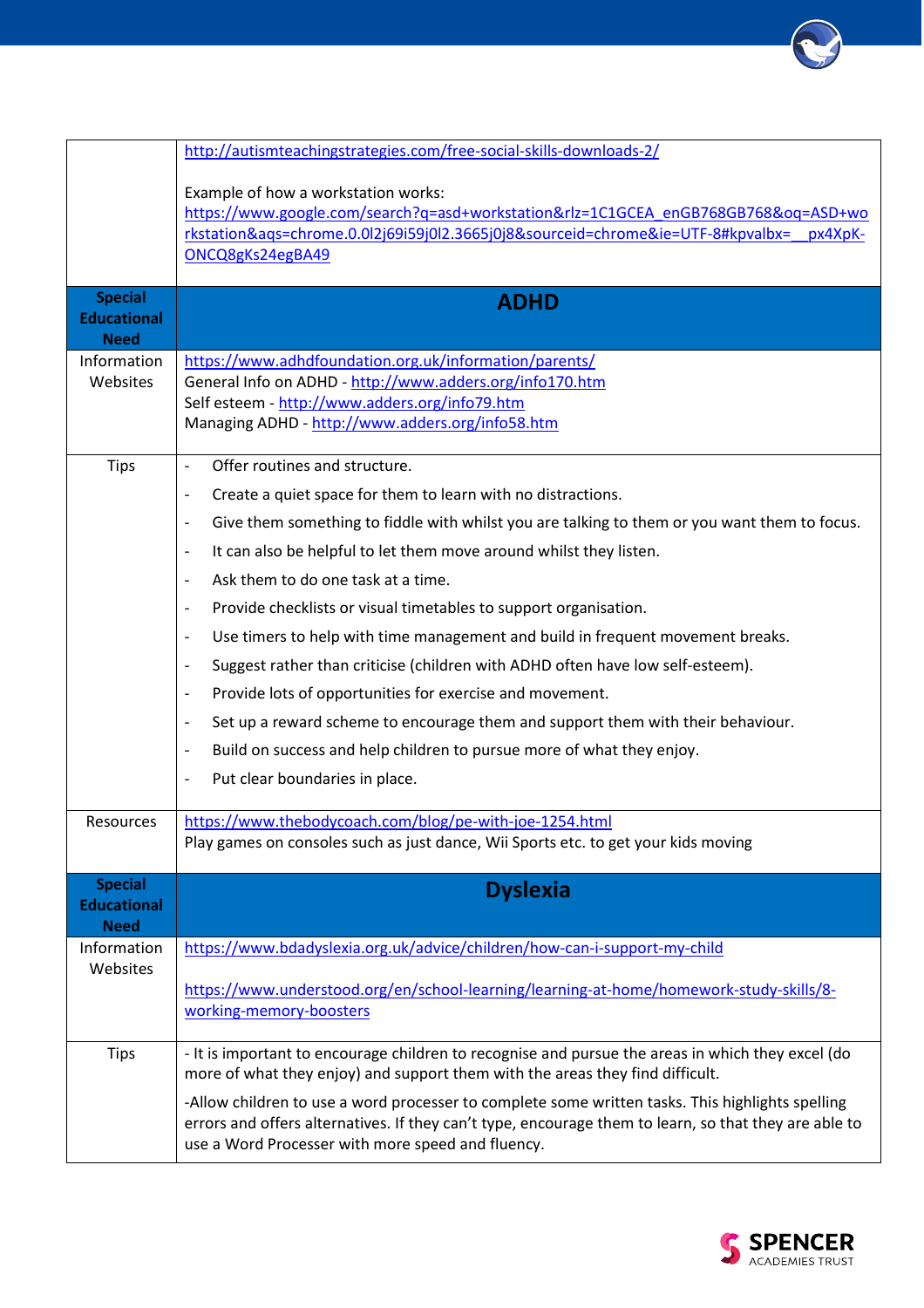

|                                   | -Play games to support memory and retention e.g. pairs, Go Fish etc. (see resource links for more<br>ideas)                                                                                                                                                                                                                                                                     |
|-----------------------------------|---------------------------------------------------------------------------------------------------------------------------------------------------------------------------------------------------------------------------------------------------------------------------------------------------------------------------------------------------------------------------------|
|                                   | -Enable children to access age related audiobooks to develop a love of reading. Encourage (don't<br>force or push) them to share what's happening in the story and share their excitement, wondering<br>aloud what will happen next. This will also develop their vocabulary and comprehension, without<br>them even realising that they are learning.                          |
|                                   | -Don't make reading a fight. Encourage children to read one page and you read the next page.<br>Read some books to them for pleasure and invite them to read a section if they want to (don't<br>push if they don't want to). By developing a love of books and stories children will naturally want<br>to learn how to read, so make the experience as pleasurable as you can. |
| Resources                         | Dancemat Typing - free beginners typing course for children.<br>https://www.bbc.co.uk/bitesize/topics/zf2f9j6/articles/z3c6tfr                                                                                                                                                                                                                                                  |
|                                   | Free Phonics games - https://www.phonicsplay.co.uk/                                                                                                                                                                                                                                                                                                                             |
|                                   | https://www.weareteachers.com/working-memory/                                                                                                                                                                                                                                                                                                                                   |
|                                   | https://www.understood.org/en/school-learning/learning-at-home/homework-study-skills/8-<br>working-memory-boosters                                                                                                                                                                                                                                                              |
|                                   | Free audio stories https://stories.audible.com/start-listen                                                                                                                                                                                                                                                                                                                     |
| <b>Special</b>                    |                                                                                                                                                                                                                                                                                                                                                                                 |
| <b>Educational</b><br><b>Need</b> | <b>Motor Coordination Disorder/Dyspraxia</b>                                                                                                                                                                                                                                                                                                                                    |
| Information<br>Websites           | https://dyspraxiafoundation.org.uk/<br>http://www.movementmattersuk.org/                                                                                                                                                                                                                                                                                                        |
| <b>Tips</b>                       | Allow children to use a word processer to complete some written tasks. If they can't type,<br>$\overline{\phantom{a}}$<br>encourage them to learn, so that they are able to use a Word Processer with more speed and<br>fluency.                                                                                                                                                |
|                                   | Offer routines and structure.                                                                                                                                                                                                                                                                                                                                                   |
|                                   | Create a quiet space for them to learn with no distractions.<br>-                                                                                                                                                                                                                                                                                                               |
|                                   | Give them something to fiddle with whilst you are talking to them or you want them to focus.<br>-                                                                                                                                                                                                                                                                               |
|                                   | It can also be helpful to let them move around whilst they listen.<br>$\overline{\phantom{a}}$                                                                                                                                                                                                                                                                                  |
|                                   | Ask them to do one task at a time.<br>$\overline{\phantom{a}}$                                                                                                                                                                                                                                                                                                                  |
|                                   | Provide checklists or visual timetables to support organisation.<br>$\overline{\phantom{a}}$                                                                                                                                                                                                                                                                                    |
|                                   | Use timers to help with time management and build in frequent movement breaks.<br>$\overline{\phantom{a}}$                                                                                                                                                                                                                                                                      |
|                                   | Play lots of games with your child to encourage social skills, such as taking turns and winning<br>$\overline{\phantom{a}}$<br>and losing.                                                                                                                                                                                                                                      |
|                                   | Help your children develop their fine and gross motor skills and core stability (see resource<br>below).                                                                                                                                                                                                                                                                        |

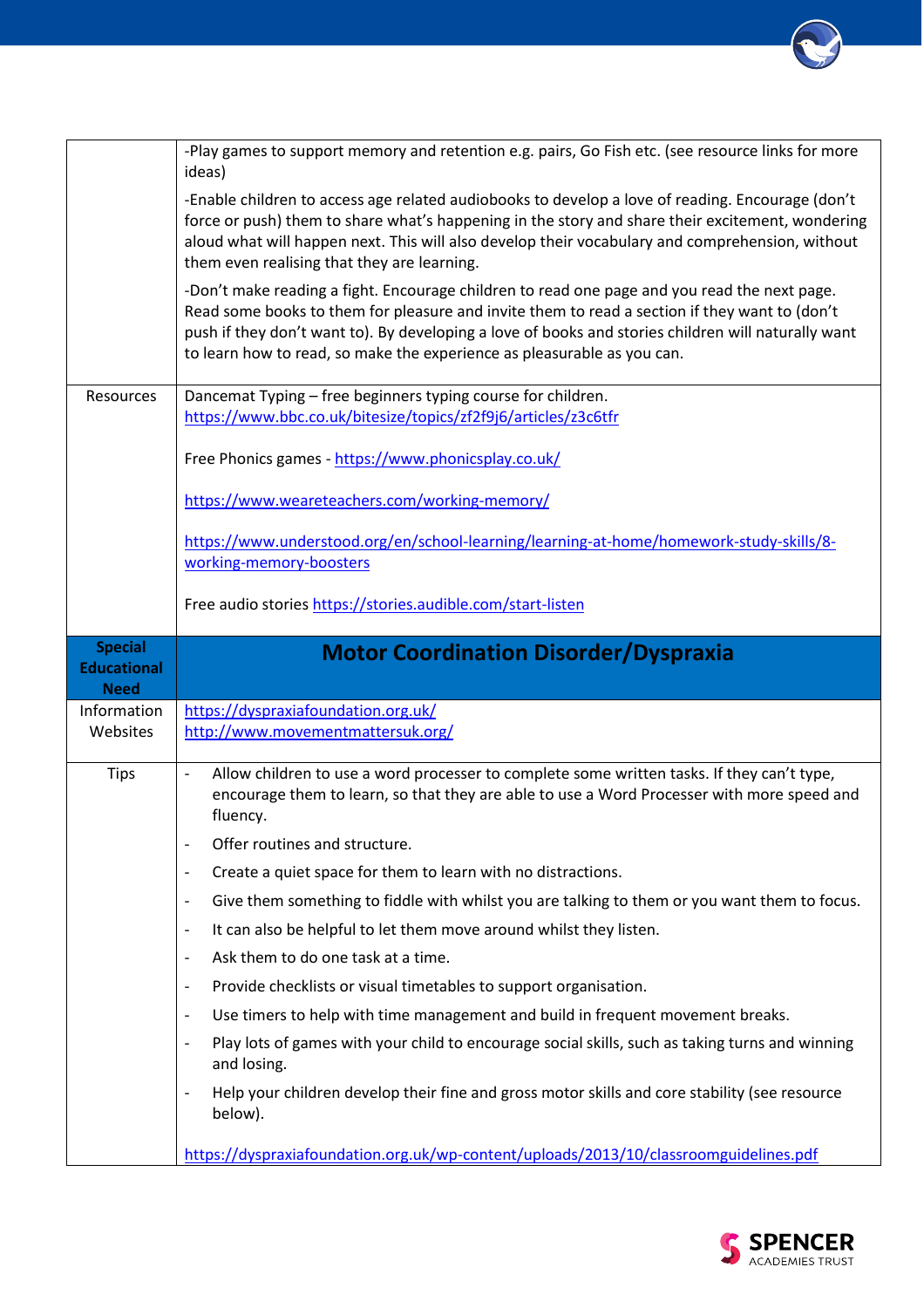

| Resources                                           | Dancemat Typing - free beginners typing course for children.<br>https://www.bbc.co.uk/bitesize/topics/zf2f9j6/articles/z3c6tfr<br>Motor skills development:<br>https://www.lincolnshirecommunityhealthservices.nhs.uk/application/files/2915/2285/5110/1st                                                       |
|-----------------------------------------------------|------------------------------------------------------------------------------------------------------------------------------------------------------------------------------------------------------------------------------------------------------------------------------------------------------------------|
|                                                     | Move.pdf<br>Visual timetable (see school website)<br>Social stories and comic strip cartoons: https://www.autism.org.uk/about/strategies/social-<br>stories-comic-strips.aspx<br>5 point scale: https://www.5pointscale.com/<br>Social skills games: https://www.twinkl.co.uk/resources/specialeducationalneeds- |
|                                                     | sen/specialeducationalneeds-sen-social-emotional-and-mental-health-difficulties/sen-friendship-<br>and-social-skills                                                                                                                                                                                             |
| <b>Special</b><br><b>Educational</b><br><b>Need</b> | <b>Dyscalculia</b>                                                                                                                                                                                                                                                                                               |
| Information                                         | https://www.sess.ie/categories/specific-learning-disabilities/dyscalculia/tips-learning-and-                                                                                                                                                                                                                     |
| Websites                                            | teaching<br>https://www.bdadyslexia.org.uk/dyslexia/neurodiversity-and-co-occurring-differences/dyscalculia-<br>and-maths-difficulties                                                                                                                                                                           |
| <b>Tips</b>                                         | Concentrate on one problem at a time.<br>$\overline{\phantom{a}}$                                                                                                                                                                                                                                                |
|                                                     | Use lots of visuals and physical resources that the children can move around.<br>$\overline{\phantom{a}}$                                                                                                                                                                                                        |
|                                                     | Include children in supporting you with everyday maths problems e.g. cooking, measuring,<br>$\overline{\phantom{a}}$<br>money etc.                                                                                                                                                                               |
|                                                     | https://blog.brainbalancecenters.com/2016/02/5-strategies-for-managing-dyscalculia<br>https://www.understood.org/en/school-learning/partnering-with-childs-school/instructional-<br>strategies/at-a-glance-classroom-accommodations-for-dyscalculia                                                              |
| <b>Resources</b>                                    | https://whiterosemaths.com/homelearning/<br>https://www.10ticks.co.uk/                                                                                                                                                                                                                                           |
| <b>Special</b><br><b>Educational</b><br><b>Need</b> | <b>Speech and Language</b>                                                                                                                                                                                                                                                                                       |
| Information                                         | https://www.tamesidehospital.nhs.uk/our-services/community-services/speech-and-therapy.htm                                                                                                                                                                                                                       |
| Websites                                            | https://www.thecommunicationtrust.org.uk/                                                                                                                                                                                                                                                                        |
| <b>Tips</b>                                         | <b>Speech sounds</b><br>Model speech to the children by repeating words back to them correctly.                                                                                                                                                                                                                  |
|                                                     | <b>Understanding</b><br>Give children time to process what you have asked and respond.<br>$\overline{\phantom{a}}$                                                                                                                                                                                               |
|                                                     | Use simple language and break instructions down into smaller steps.                                                                                                                                                                                                                                              |
|                                                     | Encourage children to answer questions, such as who, what, where, when and why? When<br>$\qquad \qquad \blacksquare$<br>reading their books. Encourage them to tell you the story in their own words.                                                                                                            |
|                                                     | <b>Expression</b>                                                                                                                                                                                                                                                                                                |
|                                                     | Talk about all your experiences in detail, teaching new vocabulary all the time.                                                                                                                                                                                                                                 |